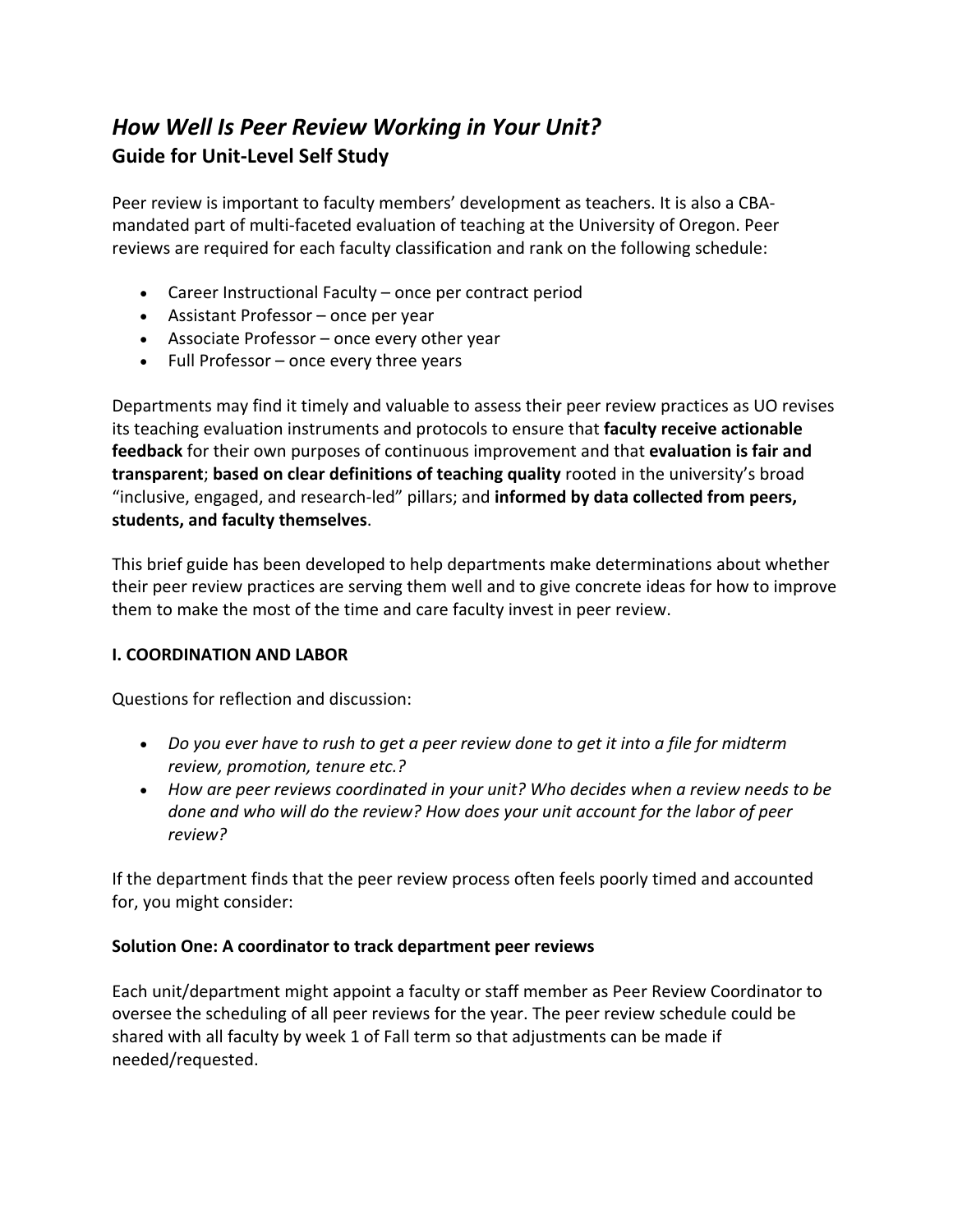## **Solution Two: Trained Peer Review Committee as part of service profile**

Each unit could identify and train a group of faculty to serve as peer reviewers. Participation would count as important unit/department level service, and typically requires 4-6 hours of service per faculty review. The unit/department could either train all faculty, or only the subset of faculty who will perform all peer reviews for the year. Faculty who will serve as reviewers should be identified at the start of each academic year.

Note that serving as a peer reviewer is a practice the Teaching Engagement Program notes as evidence of an engaged teacher—a pillar of teaching excellence. Many faculty report that observing colleagues' teaching is fascinating and rewarding for their own development. Some departments provide small stipends for faculty who take on particular service obligations coupled with additional training (advising, mentoring)—a Peer Review Committee might be further supported and incentivized in this way.

## **II. USEFULNESS IN EVALUATION**

Questions for reflection and discussion:

- *Are classroom observations done with a blank piece of paper and only the reviewer's personal beliefs about teaching as a guide? As a reviewer do you find yourself counting "um's or like's" and the number of students online shopping?*
- *Do peer review reports vary widely from reviewer to reviewer, record only praise, or feel challenging to write—like one must summon anew each time a perspective on what good teaching means?*
- *Do peer reviews as currently conducted in your unit help to differentiate between faculty who are meeting, not meeting or exceeding your unit's expectation for teaching?*

To ensure course observations are consistent across faculty and a valuable widow into teaching quality, you might consider:

## **Solution One: Formal and evidence-based observation tool**

Observation tools can vastly improve upon entering a colleague's classroom with a blank sheet of paper; they can build consistency and direct the reviewer's attention to practices that are consistent with the scholarship of teaching and learning and the department's shared definition of teaching quality. You might consider the following found at **tep.uoregon.edu/peer-reviewteaching**:

# TEP Peer Teaching Observation Guide (customizable) COPUS: Classroom observation protocol for undergraduate STEM

#### **Solution Two: Template for peer review report**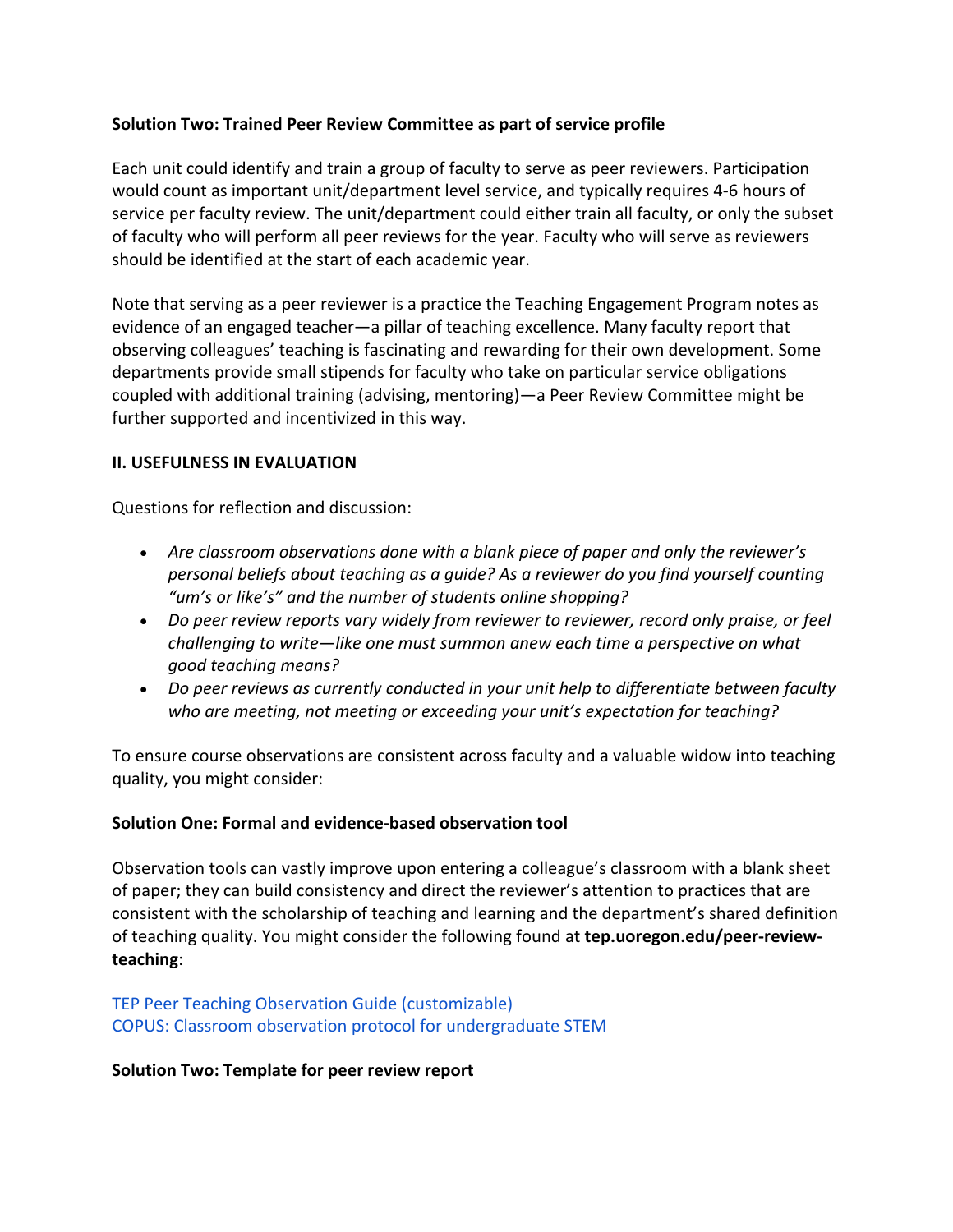By creating a template for the output of a Peer Review, the unit/department, school/college and university personnel committees can expect consistent, robust reports that provide information that is valuable for both a) continual course improvement and b) evaluation of teaching excellence. The report could include the following sub-headings:

• Overview

Include the course name/number, time and date, and the topics under discussion that day. Include the context of the course, size of the class, type and level of students (majors/non-majors, freshmen/seniors, elective/required course).

• Information collected

Description of the information collected from:

- o classroom observation tool
- o self-assessment tool
- $\circ$  answers to questions posed during reviewer-instructor follow-up meeting.
- Recommendations

Based on the information collected, provide recommendations to the individual being evaluated that will continue to support student success through the use of inclusive, engaged and research-led teaching in the context of the specific course under review. The recommendations will provide insight regarding the progress toward teaching excellence.

• References

Provide a list of references that form the basis for the classroom observation tool, the self-assessment tool and the questions for the follow-up meeting (which will be the same for all reports from one unit/department).

The Department of Human Physiology has a template online as an example **tep.uoregon.edu/peer-review-teaching** 

# **III. USEFULNESS IN FACULTY DEVELOPMENT**

*What did you find most valuable and least value in your most recent peer review?* 

Some faculty report never learning of the results of their peer review (usually when documentation of it was rushed into an evaluation file), or finding the feedback somewhat useful but not well connected to their own goals—or, indeed, to any sense of shared goals. If that's the case, you might consider:

# **Solution One: Faculty self-assessment tool**

The unit/department could identify a self-assessment tool that is included in the peer review process. Self-assessment tools provide the faculty member the opportunity to reflect on their